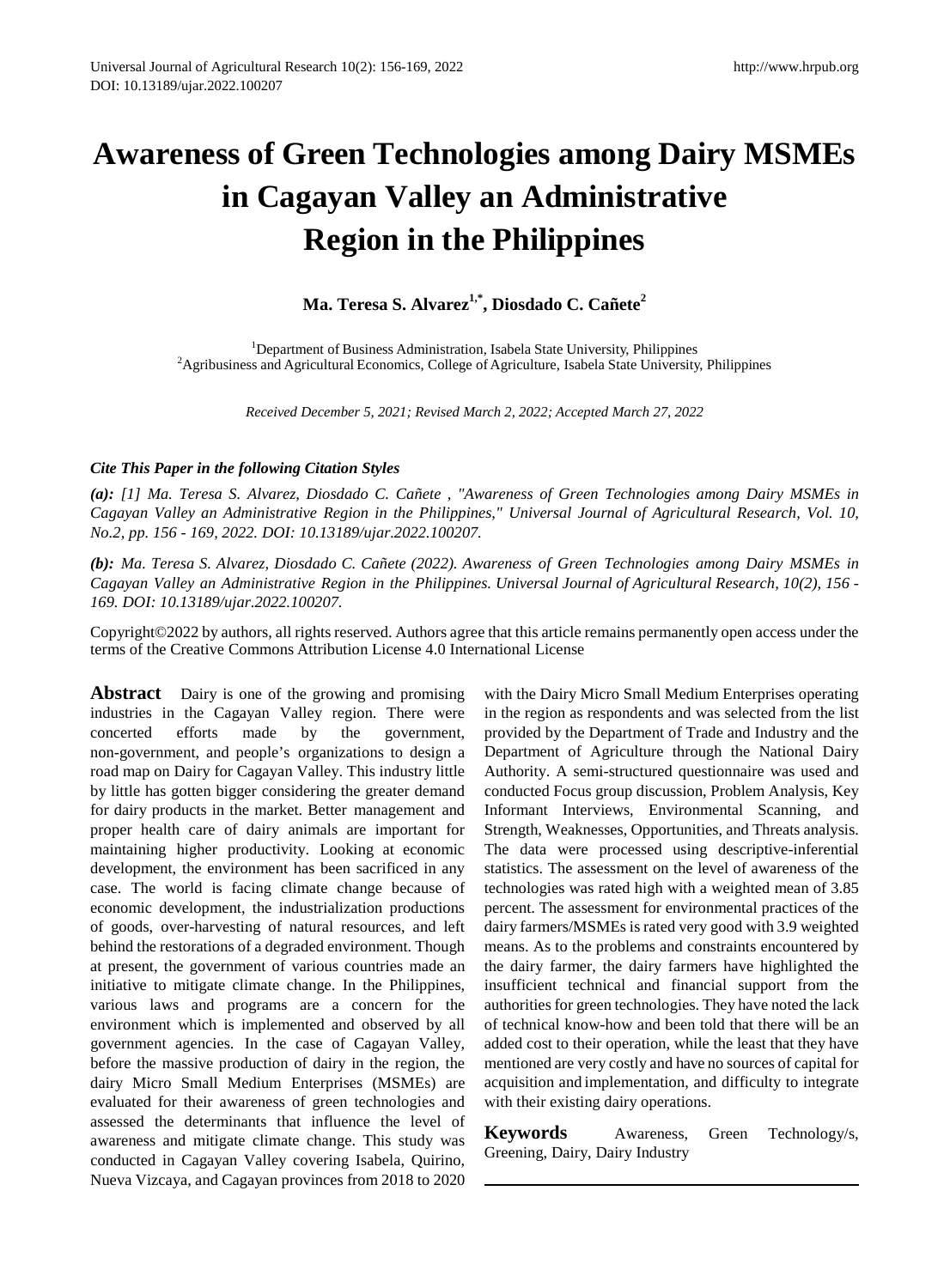## **1. Introduction**

For a long time, agricultural production has been using modern technologies that usually utilize synthetic chemicals in the production and processing of the products. These resulted in the degradation of the natural resources and biodiversity on the farm. The quality of the products was affected, finding the high content of chemical residues that affect the health of the consumers. There are efforts made by the government through the Department of Agriculture by providing measures on the problems in the production and processing of products. They introduced the organic-based production of crops and animals. Organic production protocols have been set for farmers to follow as an option forthe use of toxic chemicals. Various conferences, seminars, and training were conducted on this issue specifically to its adverse effect not only on food consumption but also on the environment. Due to the excessive use of chemicals in farming that emitted toxic gasses into the atmosphere, the environment is intensively affected by it which contributed to climate change. There are programs implemented to get rid of the problems in the environment as emphasized by the Department of Environment and Natural Resources (DENR) as one of their mandates.

Green technologies were evolved to alter and minimize the effects of the environment in the production and processing of the products. This is new and it needs skills and knowledge to implement properly. There are four (4) best green practices that have been implemented in the Philippines 1. Implementing the laws and ordinances for the environment; 2.) Having an efficient waste management system; 3.) Creating a sustainable public transportation system, and 4.) Devoting more areas to green public space.

In recent years, the national government has passed legislation to address environmental degradation. The Clean Air Act of 1999 and the Philippine Water Act of 2004 protects the environment and water. The Philippine Ecological Solid Garbage Management Act of 2000 was enacted to enhance people's waste disposal practices. Meanwhile, RA 9729, also known as the Climate Act of 2009, was passed to help develop ways to help minimize the adverse effects of climate change. Local government units (LGUs) are implementing long-term solutions to limit the use of plastic bags and other plastic-based materials in food establishments, grocery shops, supermarkets, and retail outlets are switching to paper bags, which reduces the use of plastic significantly.

Solid waste management is one of the escalating issues plaguing Metro Manila. According to studies undertaken by the National Solid Rubbish Management Commission Secretariat, a single person produces 0.5 kilograms of waste every day in Metro Manila. Considering that the metropolis has a population of roughly 10.5 million people, the total garbage generated daily amounts to 4,762,720 kilos each

day. Many cities have devised effective waste management systems to address this issue. They set up a materials recovery facility (MRF) in local barangays where rubbish is correctly sorted into organic waste, non-biodegradable, biodegradable, and residual trash. Residents are also encouraged to follow the 3Rs (Reduce, Reuse, and Recycle), separate their trash properly, and engage in cleaning drives and other clean-up activities.

Based on the article of ABS-CBN news, vehicles are the most polluting source in Metro Manila. According to the Department of Environment and Natural Resources (DENR), mobility sources (i.e. transportation/motor vehicles) are responsible for the 80percent of air pollution. The remaining 20percentage originates from stationary sources such as industries, industrial facilities, and road dust, to name a few. The building of environmentally friendly public transportation to replace obsolete and clunky Jeepneys and buses is one of the most popular. E-Jeepneys, e-shuttles, and e-tricycles are some of the green public transportation options available in several places.

In the dairy industry sector, there are also greening technologies implemented to impart measures to control the adverse effect of the environment in the dairy industry. In the case of the Cagayan Valley region, it has been introduced to the selected dairy farms the green corn silage as feed to the animals, solar-powered irrigation for forage production, biogas digester for methane gas collection from manure, and e-tricycle for the transportation of dairy products from farm to market. These are not conventional practices of the dairy farmers in the said locality. Since these are new to them, they might not aware of the purposes of these greening technologies.

Productivity of micro, small and medium enterprises (MSMEs) for dairy will be affected based on their level of awareness of the said technologiesintroduced to the dairy farmers. Full adoption and utilization of the technologies will be needed for better awareness of them among the stakeholders, especially the farmers. Thus, the conduct of this study. Profiling of the dairy farm is a key aspect in generating the assessment of the viability of the green technology to be adopted by the farmers as a method of increasing their productivity and efficiency in farming, such as greening technology in dairy production as opined in the study conducted [1].

Generally, the study assessed the awareness of green technologies among dairy Micro, Small, and Medium Enterprises (MSMEs) in Cagayan Valley; Specifically, the study would like to determine the profile of the MSMEs in the region; assess the awareness of the Dairy MSMEs on green technologies in Cagayan Valley; Assess the determinants that influence to the level of awareness of green technologies from among the Dairy MSMEs; Relate the awareness of Dairy MSMEs to the level of utilization and adoption on green technologies in Cagayan Valley, and recommend options to solve and improve the daily operations of Dairy MSMEs.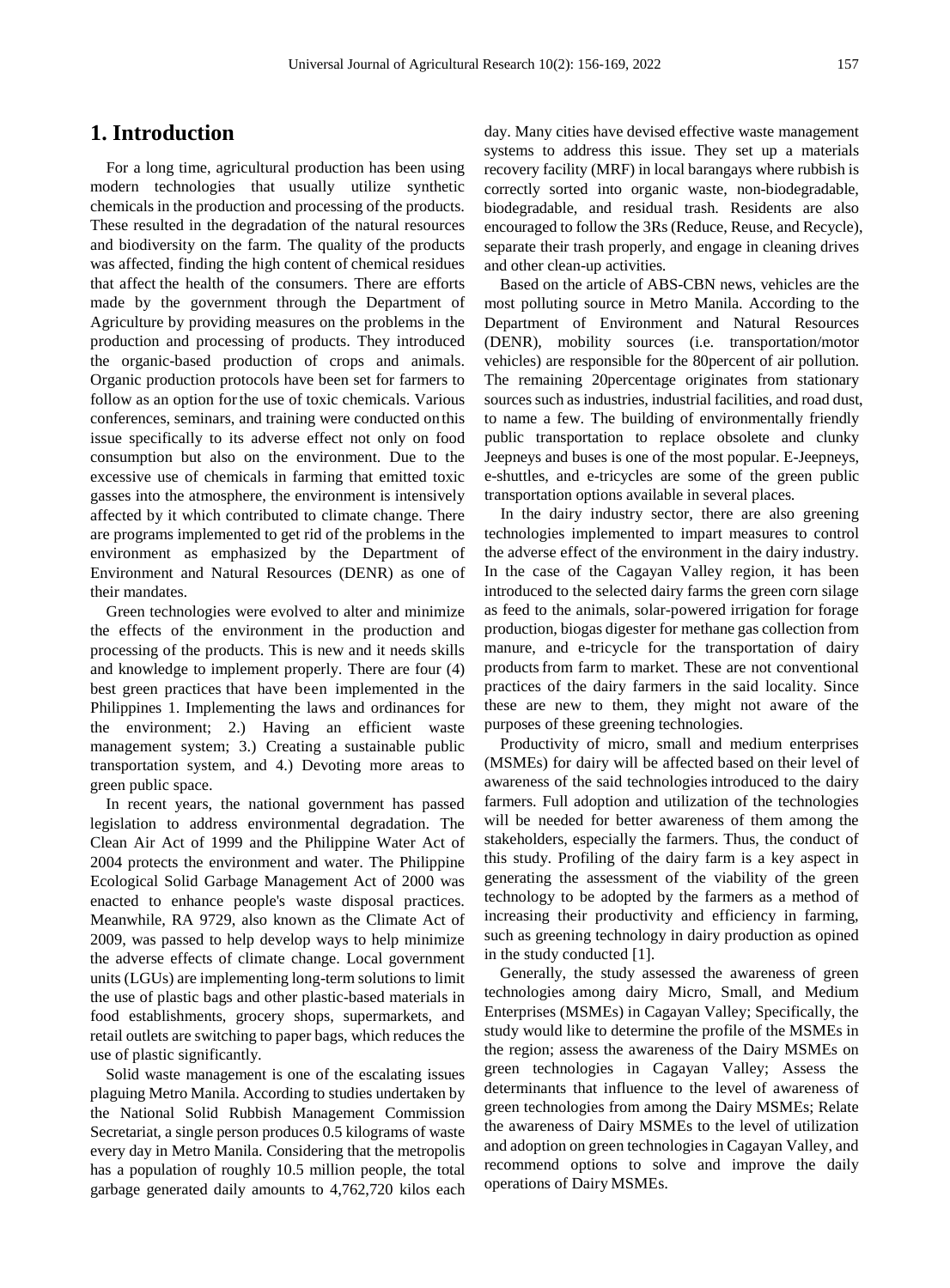

**Figure 1.** Conceptual Framework of the Study

# **2. Research Methodology**

The study was conducted in Cagayan Valley covering Isabela, Quirino, Nueva Vizcaya and Cagayan provinces from 2018 to 2020. The respondents were the Dairy Micro Small Medium Enterprises operating in the region. They were selected from the list provided by the Department of Trade and Industry (DTI) and the Department of Agriculture through the National Dairy Authority (NDA).

Descriptive and inferential analyses were employed to treat the gathered data. Frequency, percentages, arithmetical mean, and standard deviation were used to analyze the data. Likert Scale was utilized to depict the responses of the respondents regarding the level of awareness of green dairy technologies. Inferential statistics such as the Chi-square test, multiple regression, and Person's Correlation analysis. The levels of significance were set at 10%, 5%, and 1% level of significance.

The primary data were gathered through the use of a semi-structured questionnairethat focused primarily on the demographic profile, level of awareness of Dairy MSMEs in Cagayan Valley. Other types of data gathering employed were: Focus group discussion, Problem Analysis, Key Informant Interviews, Environmental Scanning, and Strength, Weaknesses, Opportunities, and Threats analysis.

Other information relevant to organic rice farming published by concerned government agencies, NGOs, research agencies, gazette papers, etc. were considered as sources of secondary data.

# **3. Results and Discussion**

#### **Demographic Profile of the Respondents**

There were ten (10) dairy farmers assessed in this study for their awareness of green technologies in dairy production. As shown in the result of the study, the majority of the dairy farmers interviewed were female, with an age ranging from 48 to 65 years. Most of them had an age range from 54 to 59 years with an average age of 57.70 years. The majority of the dairy farmers were married, of Ilocano ethnicity, and most of them had college educational levels. Mostly, the respondent's occupation was farming with years ranging from 1 to 27 years, but the majority of them have shorter years of farming experience with an average of 7.7 years. They were engaged in dairy farming from 2 to 8 years but most comprise of short dairying experiences with an average of 3.2 years. Farmers have dairy carabao as their farm animals, while other cattle or both animals.

The dairy farmers have a family member of 1 to 6 with 1 to 3 family workers in their dairying activities, but most of them have 3 to 4 with an average of 3 members in the family.The family workers had an average of 2 heads. All dairy farmers have sources of income from farming and a combination business and some as Overseas Filipino workers, however, 50 percent of them have sourced out their income solidly from farming. The farmer's household income is ranging from Php1, 000.00 to Php102, 000.00 monthly. It can be noted that most of them have a lower monthly income bracket from Php1, 000.00 to Php34, 000.00 with an average of Php31, 100.00. The dairy farmers mostly relay information from the seminars attended provided by the State University and Colleges (SUCs), Philippine Carabao Centers (PCC), and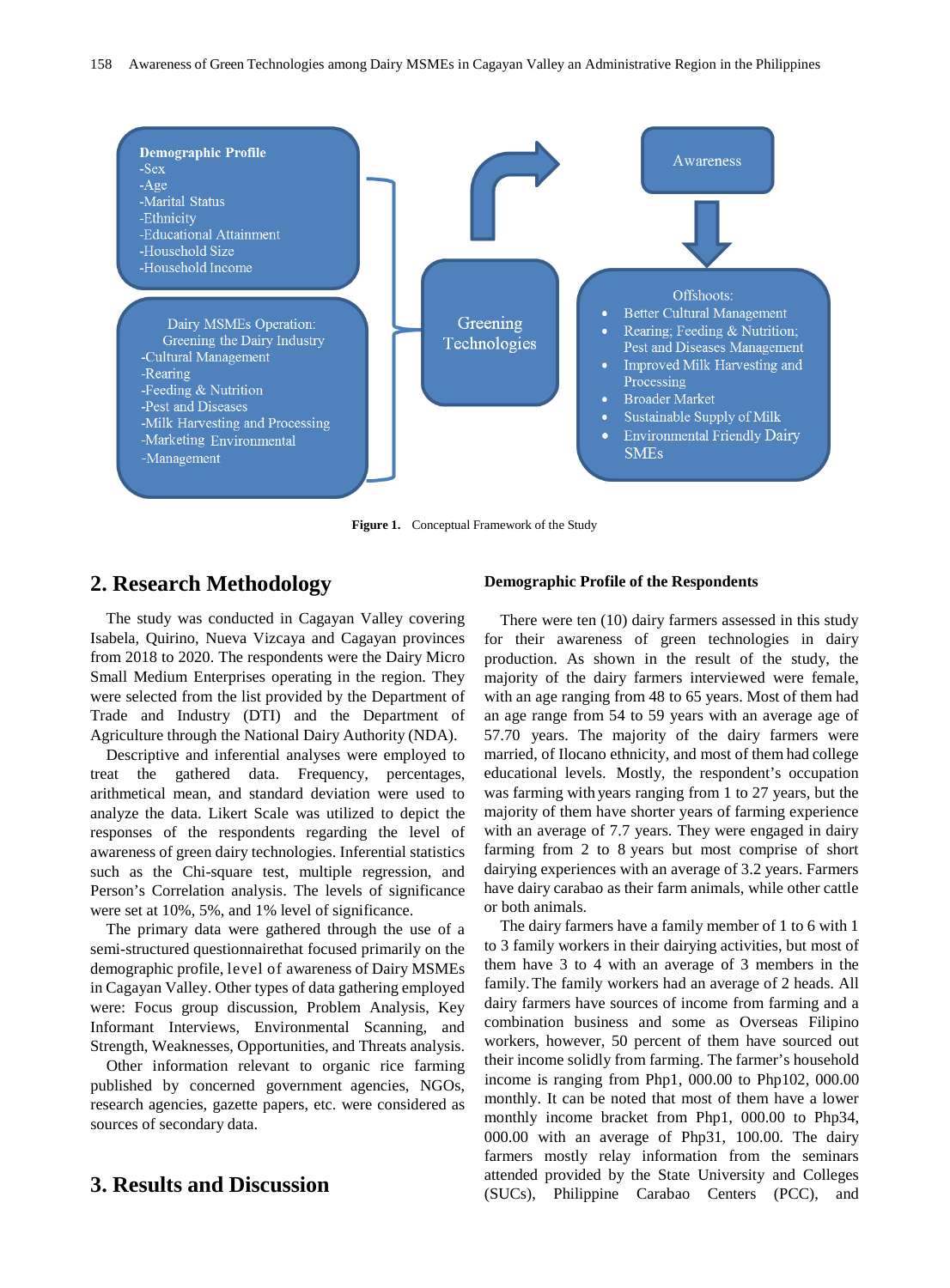Department of Agriculture (DA) for new technology that they can use in their daily operations. Around 50 percent of them have availed seminars on Total Mixed Ration provided by the ISU team while the rest from other providers. Dairy farmers have invested less in dairyfarming from Php10, 000.00 to Php60, 004.00 and most of them have spent Php26, 668.00 to Php43, 336.00 with an average of Php31, 501.80.

Only 22.2 percent of farmers had advanced secondary or higher education, according to the previous survey, which is better than the findings of [2]. About 46.1 percent of farmers had a small landholding and 35.6 percent had a medium landholding (less than 1 hectare), and there was no significant relationship between land size and dairy adoption. The findings contradict those of [3], who discovered a positive correlation between these two qualitative factors in their study.

#### **Assess the Awareness of the Dairy MSMEs on Green Technologies in the Cagayan Valley**

There are various green technologies for a dairy farm that are not much harmful or could affect the environment like silage making, solar-powered irrigation systems, biogas digester, electronic vehicles, vermin culture, composting, and wastes segregation. Table 1 shows the awareness of dairy farmers on green technologies in the Cagayan Valley.

For the practice of silage making as feed to dairy animals, the respondents have rated the high awareness which they believed for its usefulness and contribution to protect the environment by way of minimizing the emission of gasses during decomposition materials. In silage making, the silage substrates are stored in sacks with plastic lining to conserve and use the emitted gases for rapid decomposition and production of good bacteria during the ensiling process. The farmer respondents were knowledgeable about this technology since they were the participants of the series of training conducted by the Isabela State University (ISU) project team and PCC. They have a high awareness of silage making and the usefulness of this to their operation particularly on maintaining good health and increasing the quality of milk to the dairy animals. The green corn silage production would be a promising farm enterprise that can help increase farm income. The awaiting opportunity to them, they can produce corn for silage three times a year considering the crop can be harvested within 75 to 80 days and there is a high demand of silage product not only here in the region but also in other regions particularly southern Tagalog in the provinces of Batangas, Bulacan, and Tarlac.

Other than grazing, users of upgraded technologies, management methods, and production systems produce more milk than non-adopters [4].

Only 7.8 percent of farmers who fed their cows suggested improving the feed quality, while 33.3 percent fed better feed (concentrate mixed). About 54 percent of farmers fed concentrate to their cattle, however, the

required ratio was not specified [5]. Around 59 percent of the farmers fed their cattle the traditional way. The majority of the farmers did not use a balanced combination of concentrates and green feed, resulting in nutritional imbalance. Only 10.6 percent of farmers kept suggesting cowsheds, whereas 41.1 percent improved their cowsheds. Due to their incapacity to maintain it, a considerable percentage of farmers (48.3%) built traditional, or nonscientific, cowsheds.

The farmer respondents had moderately high awareness about the use of solar panels to run the irrigation for corn and forage production. This can be attributed to few who have adopted these technologies commercially on the farm. This exposure can be noted in the model dairy farm at Malaya Multipurpose Cooperative at Mallig, Isabela was established by the project team for a farm demonstration. They observed that this technology is environmentally friendly since this will not use fossil fuel but the abundance of sunlight that the region has, and fewer maintenance costs of operation. To maximize farming operation, water must always be available since it is very important to grow plants and animals. The farmers can fully maximize their land for green corn silage or forage production even when drought comes. They can plant corn for silage production ormaintain a good vegetative forage plantation three times a year as a quality feed for their dairy animals. But the initial investment for this technology is very high which the small individual farmers cannot afford. Thus, government or non-government organizations must think of a wan how to help the dairy farmers with this.

The awareness of biogas digester for methane gas collection from animal manure has been assessed as moderately low by dairy farmers. Although they have observed this technology as considerably aligned to one of the bests greening technology practices, the dairy industry has seldom constructed this facility due to high costs of construction which might be added to their cost of investment. Furthermore, carabao and cattle manures can be easily collected and stored for safekeeping as compared to swine manure which in a slurry form, is odorous, and high content of methane gas whereas swine industry owners must favorably construct biogas digester and observe most of them have this to mitigate air and water pollution. Additionally, due to competing uses of farm manures as soil nutrients amelioration in the field crops and fishponds and high demand for commercial organic fertilizer production, establishment or construction of this facility would be the less priority interest of dairy farm owners.

One of the most concerns by the farmers, in general, is about farm transportation, particularly the hauling of farm products going to the market. Some farm municipalities in Cagayan Valley have no considerable means of transportation that can bring safe their products to the market. This is also attributed to the nature and conditionof farm-to-market roads which in the far-flung areas, roads are nearly constructed with nogravel and sand, and most of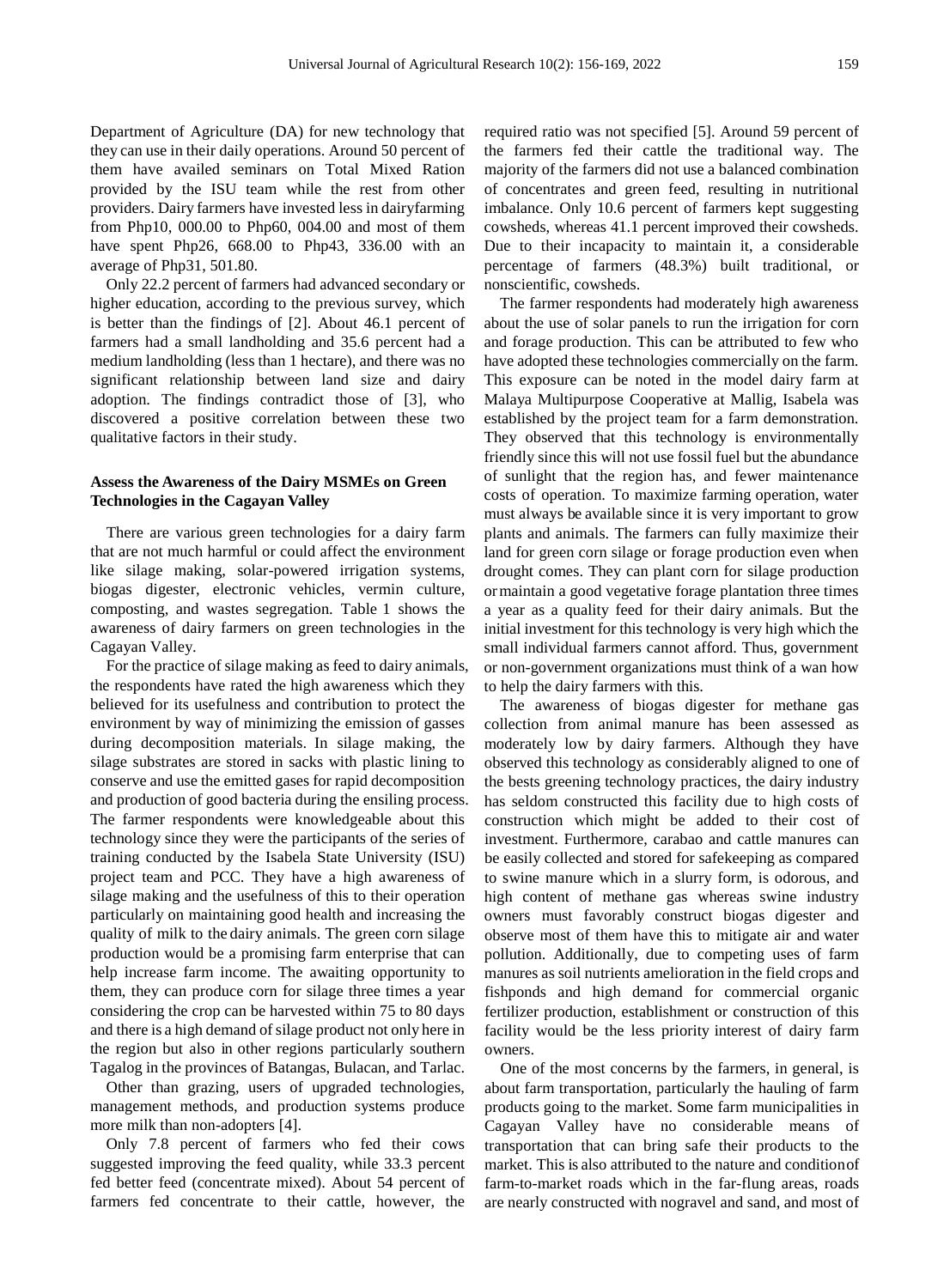the time, they are impassable by light vehicles. Through this premise, the dairy farmers are much aware of the contribution of this facility aligned to greening technologies. The electronic tricycle which was introduced to them by the project has a rating of high awareness that this facility is necessary to them, and it can help maintain the environment by not emitting carbon dioxide. This contributes also to cost reduction in the transportation of their farm products due to low maintenance costs of operation.

The vermin culture and composting of farm manures have been rated very high awareness by dairy farmers. It is obvious to them that this technology has contributed much to managing their farm waste manures. Many of them have engaged in commercial vermin-culture production due to the abundance of substrates that they can use, needed less capital, the production process is not complicated, and vermin-casting has high demand in the market. Vermin culture and composting are considered the champion in offering technologies since they confine the various farm wastes into the composting chamber as food for earthworms and convert them to capsulized worm castings fortified with trace elements during the process of indigestion which are essentials to plant growth. The GreenHouse Gases (GHG) immersion in the atmosphere was limited due to this practice by way of collections of decomposing materials from the open field, indigestion of these decomposing materials by the earthworms turns out into castings, and farmers applied these vermin casts as fertilizer in the crops instead of using inorganically/ commercialized fertilizers.

Regarding the awareness of the dairy farmers on wastes segregation, although thiswas observed uncommonly in the household, still they have a high awareness of it. They have recognized the importance of segregation of biodegradable to non-biodegradable household wastes wherein the prior is used for composting or feed to vermiculture for casting, while the latter was used to recyclable materials like reusing the bottles or plastics containers, traded to the junk shops, and those could not be used anymore are disposed of properly that could not affect the environment. On dairy animal wastes particularly manure, they were often used as fertilizers for their crops, especially for their vegetables, and fertilizer for the fishpond to produce the natural food of fish.

About the perception that the green technologies are environmentally friendly, the dairy farmers were much more amenable and have a high awareness of it. In this time of modern days when most farmers are using synthetically

farm inputs to raise crops and animals that contradict green technologies, these farmers have in mind the hope of reversing the effects of current practices in the farming of most farmers. They were already experiencingthe effects of what they practice like increasing soil acidity due to excessive use of inorganic fertilizers and heavy users of chemicals like glyphosate to control weeds which resulted in heavy loss of topsoil complemented with soil erosion during heavy rains. There is poor growth of field crops and forages that limit the supply of feeds to the dairy animals which is also aggravated by the emerging new pests and diseases that affect their yield. The climate change phenomenon we are experiencing now a day is proof of conterminously disregarding the effect of malpractices of industrialization, and farming modernization without considering the welfare of the environment. Various forms of GHG are emitted to the atmosphere that forms greenhouse gasses which severely affect the climate, extreme weather conditions not favorable to crops and animal productions, the occurrence of strong typhoons, and the emergence of pest and diseases in both plants and animals including human.

As to the awareness of dairy farmers of environmental laws of the Philippine republic, they have high awareness of it. In these modern times and the advent of information technology where social media, the internet, cell phones, and those conventional sources of information like radio, newspapers, and televisions are contributory to getting information of farmers whether they are in far-flung areas in the municipalities. Government agencies like the Department of Agriculture, SUCs, LGUs, and other mandated departments through their agents are also very active in information dissemination. Through the attainment of societal goals that the government is pushing forward to achieve food sufficiency and security, employment, poverty reduction, and the like are implemented comprehensively through programs that all agencies and sectors in the society take their parts. Environmental concerns have crisscrossed all programs and endeavors which are difficult to neglect due to their importance in attaining success. Thus, discussion of environmental laws and ordinances are included as one of the concerns duringseminars and training of farmers.

The dairy farmers, although they are few in Cagayan Valley, they have full of aspirations to become better practitioners in the time being and appreciate the benefits of green technologies in mitigating climate change and sustaining a better environment.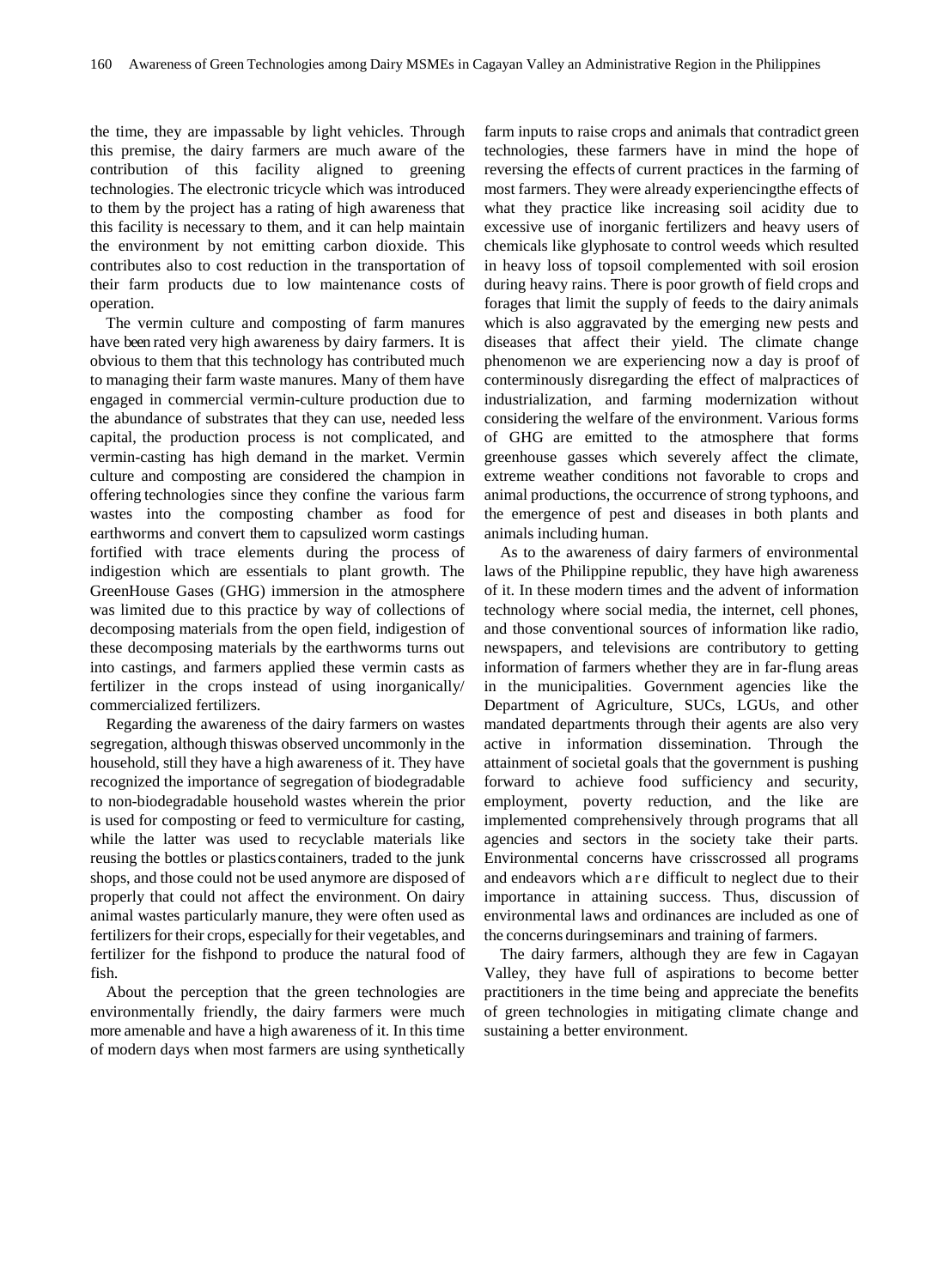| <b>Awareness Level</b> of dairy farmers on Green Technologies                                                                        | Mean | <b>DescriptiveRating</b> |
|--------------------------------------------------------------------------------------------------------------------------------------|------|--------------------------|
| a. The level of awareness on the use of green corn silage as feed to the dairyanimals.                                               | 3.90 | High                     |
| b. The level of awareness on the use of solar-powered irrigation systems for green corn and forage<br>production.                    | 3.00 | ModeratelyHigh           |
| c. The level of awareness on the use of biogas digester for methane gas collection from animal<br>manure and use as fuel in cooking. | 1.90 | Moderately Low           |
| d. The level of awareness on the use of electronic tricycles for transportation of dairy products                                    | 4.10 | High                     |
| e. The level of awareness on the use of vermin to compost the farm manure/dairy manure for<br>compost production                     | 5.50 | Very High                |
| f. Waste segregation for bio-degradable and non-bio-degradable in your MSMEs Dairy operation                                         | 4.40 | High                     |
| g. Green dairy technologies are an environmentally friendly                                                                          | 4.10 | High                     |
| h. Aware of the environmental laws of the country                                                                                    | 3.90 | High                     |
| Mean                                                                                                                                 | 3.85 | High                     |

**Table 1.** Level of Awareness of dairy farmers on Green Technologies

1– Low; 2 – Moderately Low; 3 – Moderately High; 4 – High; 5 – Very High

#### **Determinants that Influence the Level of Awareness of Green Technologies from among the Dairy MSMEs**

#### Production Factors and Determinants

As shown in Table 2, dairy production factors and its determinants of operation, which are shown in the result, the dairy farmers have a year's range from 2 to 10 years in this industry. However, most were 2 to 3 years with an average of 3.9 years in dairying. This short experience of farmers in dairy production is not a hindrance since they are closely monitored by concerned agencies particularly the National Dairy Authority, Philippine Carabao Council, SUCS, and the Department of Agriculture. The farmers have raised dairy animals from 1 to 14 heads but most of them have raised 2 to 3 heads with the average animal raised per farmer of about 4 heads. They adopted a feeding system for their animalslike cut and carry, free-range, and a combination of it. Free-range culture is the most practiced among the respondents. The farmer's sources of information and technology, they are using were adopted from the knowledge gained in seminars. The majority of them have access to information and technologies from the PCC, NDA, DA, and SUCs. The technical and feed supplement subsidy provisions from PCC. Through the assistance provided to them, most of the farmers have gained technical skills/ knowledge in dairy production and management that they are now using to maintain and take care ofthe herd.

#### Assessment of Dairy Production and Operation

Various production and operation of dairy farmers were subjected to self-evaluation which the results are reflected in the result. For cost assessment in green dairy technologies implementation, most dairy farmers rated moderately high which means this may incurtoo much cost in acquiring, establishing, and maintaining this facility in their farm. Regarding the technology of implementing the green dairy technologies, most of them have signified moderately difficult to follow which need technical assistance from the expert of the technologies. However, almost all the dairy farmers are amenable that the green dairy technologies are convenient or practical, to help solve their problems in feed shortage, water supply, and other farming operations.

On the system of milk collection within the locality and marketing outside, the dairy problems signified easily based on the present setup that they have. As members of the dairy association who will assemble the collected milk, then pass it through to their processing and marketing cooperative. Although this is the current setup in their business model, the dairy farmers have assessed themselves that they have moderately high skills/knowledge in processing the products. This is always their option if there would be a surplus of milk, or they have the legacy of time to process the product. The dairy farmers assessed themselves that they have a good condition, facility, and equipment in the processing of milk if they were to produce good quality products.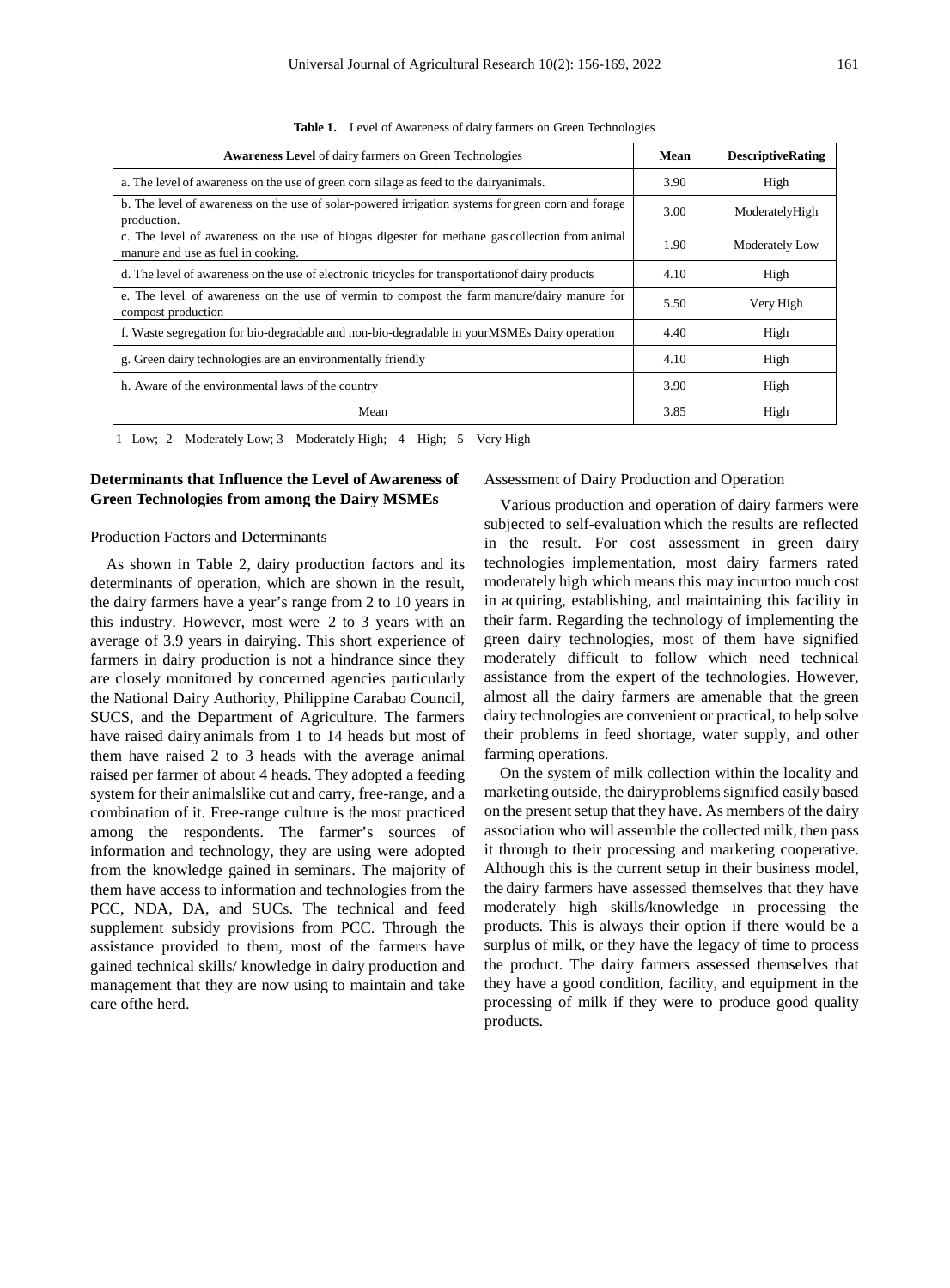| Particular                                                          | Frequency (n=10)        | Percent (%) |
|---------------------------------------------------------------------|-------------------------|-------------|
| 1. Number of Years in Dairy Production                              |                         |             |
| $\sqrt{2}$                                                          | $\overline{\mathbf{4}}$ | 40.00       |
| $\mathfrak{Z}$                                                      | $\mathfrak{Z}$          | 30.00       |
| $\sqrt{4}$                                                          | $\mathbf{1}$            | 10.00       |
| $\,$ 8 $\,$                                                         | $\,1$                   | 10.00       |
| 10                                                                  | $\mathbf{1}$            | 10.00       |
| Mean                                                                | 3.9                     |             |
| 2. Number of Heads Raised                                           |                         |             |
| $\,1\,$                                                             | $\sqrt{2}$              | 20.00       |
| $\sqrt{2}$                                                          | $\mathbf{1}$            | 10.00       |
| $\ensuremath{\mathfrak{Z}}$                                         | $\sqrt{2}$              | 20.00       |
| $\sqrt{4}$                                                          | 3                       | 30.00       |
| $\sqrt{5}$                                                          | $\mathbf{1}$            | 10.00       |
| 14                                                                  | $\mathbf{1}$            | 10.00       |
| Mean                                                                | $\overline{4}$          |             |
| 3. System of Feeding                                                |                         |             |
| Cut & Carry                                                         | $\mathfrak{Z}$          | 30.00       |
| Combine                                                             | $\sqrt{5}$              | 50.00       |
| Free range                                                          | $\mathfrak{2}$          | 20.00       |
| 4. Number of Seminars Attended                                      |                         |             |
| none                                                                | $\boldsymbol{2}$        | 20.00       |
| $\sqrt{4}$                                                          | $\mathfrak{Z}$          | 30.00       |
| $\sqrt{5}$                                                          | $\mathfrak{Z}$          | 30.00       |
| $\sqrt{6}$                                                          | $\mathbf{1}$            | 10.00       |
| 10                                                                  | $\mathbf{1}$            | 10.00       |
| Mean                                                                | $\overline{\mathbf{4}}$ |             |
| 5. Access of Information/technologies in dairy production           |                         |             |
| Yes                                                                 | 8                       | 80.00       |
| $\rm No$                                                            | $\sqrt{2}$              | 20.00       |
| 6. Provision of Technical and Subsidies                             |                         |             |
| Yes                                                                 | $\,8\,$                 | 80.00       |
| $\rm No$                                                            | $\boldsymbol{2}$        | 20.00       |
| 7. Technical skills/knowledge in dairy production and<br>management |                         |             |
| Yes                                                                 | $\,8\,$                 | 80.00       |
| ${\rm No}$                                                          | $\sqrt{2}$              | 20.00       |

**Table 2.** Dairy production factors and determinants in operation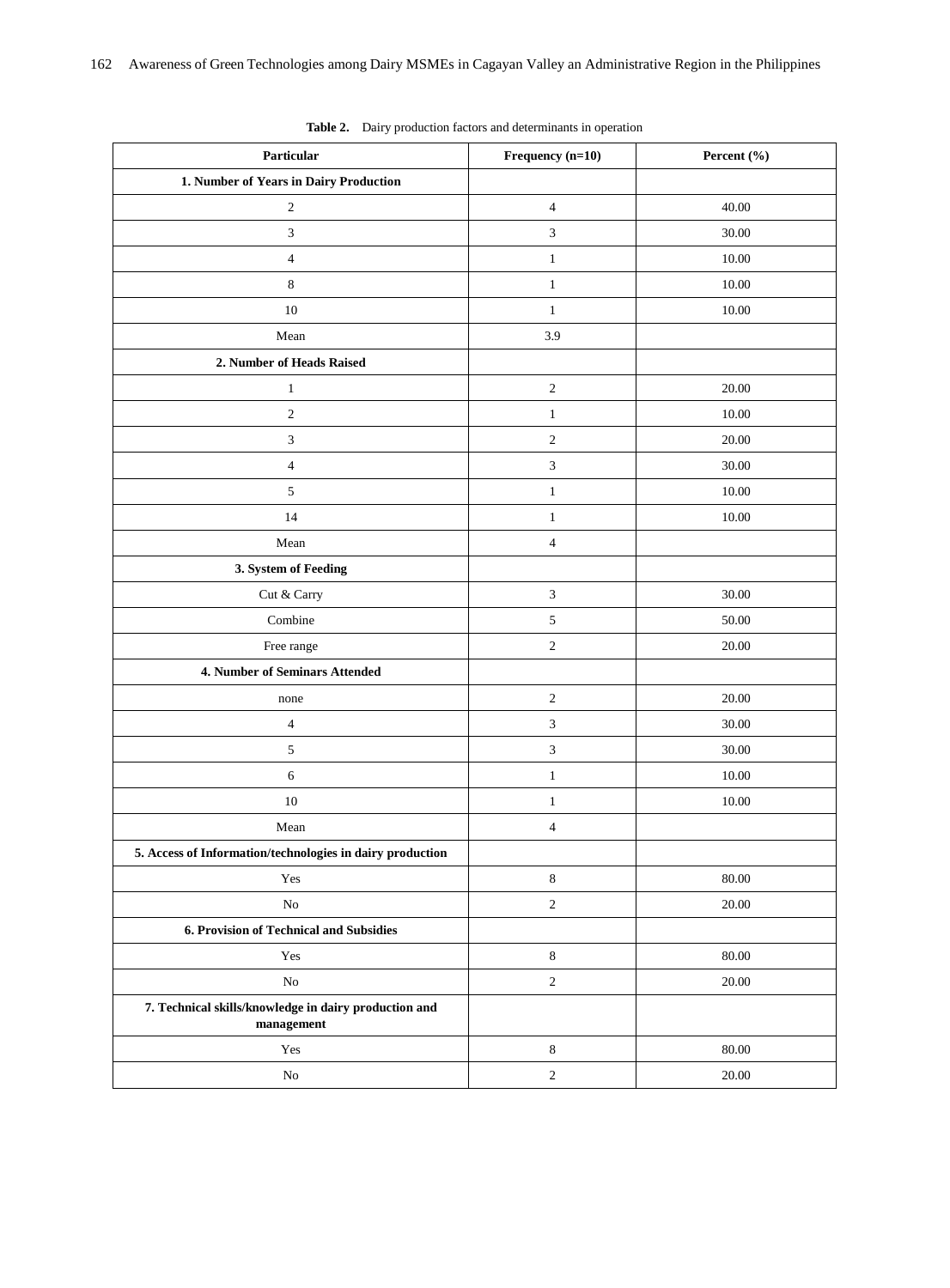Most of the dairy farmers have raised more carabao than cattle, particularly to those respondents from San Agustin, Isabela, and Cagayan where they are under the supervision of PCC. The cattle dairy farmers were surveyed from Mallig of Isabela, Quirino, and Nueva Vizcaya which are monitored by NDA. In both sources, the farmers have sold for around 3.9 liters on an average daily per farmer. This is raw milk sold to marketing cooperatives or individual market agents that they have contacted in their respective locality. The dairyfarmers have an insignificant volume of processed milk products since they preferred to sell them in raw form due to a lack of time for them to process. In the case of San Agustin dairy farmers, the cooperatives are responsible for processing their raw milk. The cooperative has processed various kinds of milk drinks like flavored yogurt, ice candy, pastillas, etc. Theysold their products in the surrounding localities, walk-in buyers, and wholesale buyers thatare engaged in retailing them.

**Table 3.** Marketed raw milk by the dairy farmers

| <b>Milk in Liters</b> | Frequency $(n=10)$ | Percentage $(\% )$ |
|-----------------------|--------------------|--------------------|
| $3 - 9$               |                    | 50.00              |
| $10 - 16$             |                    | 30.00              |
| $17 - 23$             |                    | 20.00              |
| Mean                  | 39                 |                    |

On marketing assessment as provided by the dairy farmers, they rated good for the quality of the product packaging. This is from most of the respondentswhich they got from their experiences and observation of the products they produced. Withregards to the situation of the supply of dairy products, they look forward to a low supply of milk in the region. At a present, the number of dairy animals is attributed to low milking productivity produced. This can be a challenge for the authority to expand the level of production since according to the assessment of the dairy farmers must have a moderately high demand for dairy products in the future. Favorable strategies must be implemented, and that will encourage the farmers to engage

in dairying. Some of this would be the accessto the program of the government and non-government agencies which supports the dairy production and offers low interest of capital, with minimal requirements that can be accessed from the lending institutions for additional capital and dairy infrastructure projects.

Are the existing dairy producers/processors can compete with their competitors of the product in the market? They cannot be due to their rough situation in dairying. Therefore, they assessed themselves as low condition- they can compete. It may take a long way for the farmers to improve their status in dairy operations and compete with those established ones. Though the government has exerted its effort to help the farmers must do exercise more of its share because the government is looking only for the generalwelfare of the public. Various kinds of support will come to those who are interested, willing, and committed farmers to improve themselves. As to the product distribution from farm to market or target buyers, they perceived good based on their current situation. The farmers produce milk that is then collected by the cooperative agent daily and are responsible for marketing the products either in raw or processed forms. Medium shelf life of the product is expected. The dairy farmers considered this critical to them since if thereis a time delay in the collection of milk this will be spoiled since the farmers have no good cold storage facility. In the case of SADACO in San Agustin, Isabela, the milk collector has their cold storage van that can maintain the quality of milk during transportation.

Product storage has been assessed to be good. They have a storage facility and utensils that they used from milk collection to the udder of the animal and before the milk collector agent comes. For product promotion, it is no longer the concern of the dairy farmers, however, they perceived good about it. The method for promoting the products is through "word ofthe mount", for it will be their satisfied customers who will be the ones to promote their products to their friends, relatives, acquaintances, and new buyers. Regarding product price assessment, the dairy farmers have rated moderately high which explained its shortageand high demand in the market.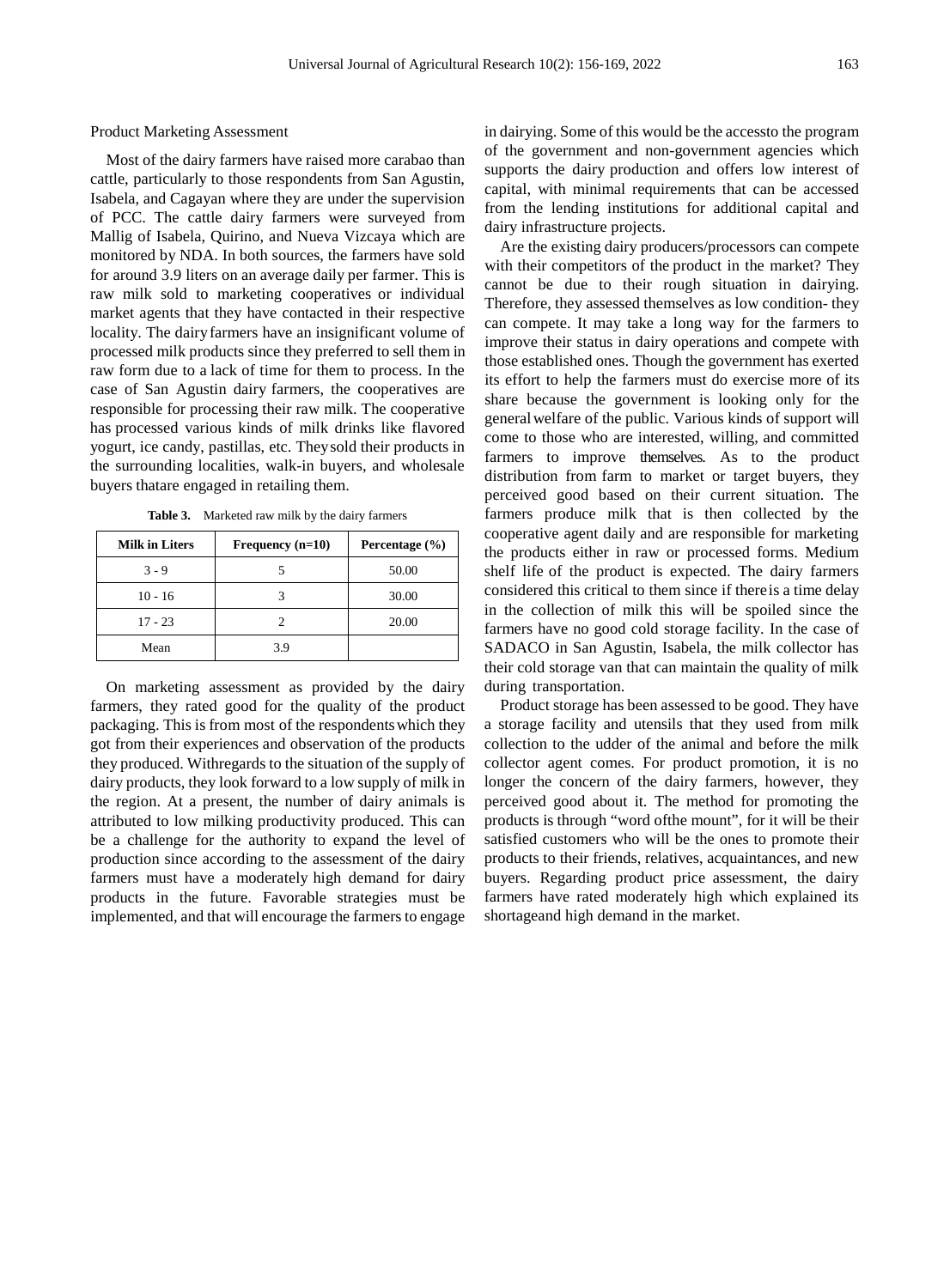| <b>Level of Assessment</b>                                                                      | Frequency (n=10)             | Percent $(\% )$          |
|-------------------------------------------------------------------------------------------------|------------------------------|--------------------------|
| Quality of the product packaging assessment by dairy farmers                                    |                              |                          |
| 1- Very Poor                                                                                    | $\mathbf{1}$                 | 10.00                    |
| $2 - Poor$                                                                                      | $\mathbf{1}$                 | 10.00                    |
| $3 - Good$                                                                                      | $\tau$                       | 70.00                    |
| 4 - Very Good                                                                                   | $\mathbf{1}$                 | 10.00                    |
| 5 - Excellent                                                                                   | $\qquad \qquad \blacksquare$ | $\overline{\phantom{a}}$ |
| Mean                                                                                            | 2.8                          | Good                     |
| Assessment of supply of dairy products in the market                                            |                              |                          |
| 1 - Very Low                                                                                    | $\sqrt{2}$                   | 20.00                    |
| $2 - Low$                                                                                       | 5                            | 50.00                    |
| 3 - Moderately High                                                                             | $\sqrt{2}$                   | 20.00                    |
| 4 - High                                                                                        | ÷,                           | $\overline{\phantom{a}}$ |
| 5 - Very High                                                                                   | $\mathbf{1}$                 | 10.00                    |
| Mean                                                                                            | 2.3                          | Low                      |
| Assessment of demand of dairy products in your target market                                    |                              |                          |
| 1 - Very Low                                                                                    | $\mathbf{1}$                 | 10.00                    |
| $2 - Low$                                                                                       | ä,                           | ÷,                       |
| 3 - Moderately High                                                                             | 8                            | 80.00                    |
| 4 - High                                                                                        | L,                           | ÷.                       |
| 5 - Very High                                                                                   | $\mathbf{1}$                 | 10.00                    |
| Mean                                                                                            | $\mathfrak{Z}$               | Moderately High          |
| Assessment of the situation of dairy product competition in the market                          |                              |                          |
| 1 - Very Low                                                                                    | $\sqrt{2}$                   | 20.00                    |
| $2 - Low$                                                                                       | 5                            | 50.00                    |
| 3 - Moderately High                                                                             | $\sqrt{2}$                   | 20.00                    |
| 4 - High                                                                                        | $\qquad \qquad \blacksquare$ | ÷,                       |
| 5 - Very High                                                                                   | $\mathbf{1}$                 | 10.00                    |
| Mean                                                                                            | 2.3                          | $_{\rm Low}$             |
| Assessment of product distribution from the farm to the market or target<br>clients of the firm |                              |                          |
| 1- Very Poor                                                                                    | $1\,$                        | $10.00\,$                |
| $2$ - $\mbox{Poor}$                                                                             | ÷,                           | $\overline{\phantom{a}}$ |
| $3$ - ${\rm Good}$                                                                              | $\,8\,$                      | $80.00\,$                |
| 4 - Very Good                                                                                   | L,                           | $\overline{\phantom{a}}$ |
| 5 - Excellent                                                                                   | $\mathbf{1}$                 | $10.00\,$                |
| Mean                                                                                            | $\ensuremath{\mathfrak{Z}}$  | $\operatorname{Good}$    |

| Table 4. | Market and marketing assessment of dairy products |  |  |  |  |
|----------|---------------------------------------------------|--|--|--|--|
|----------|---------------------------------------------------|--|--|--|--|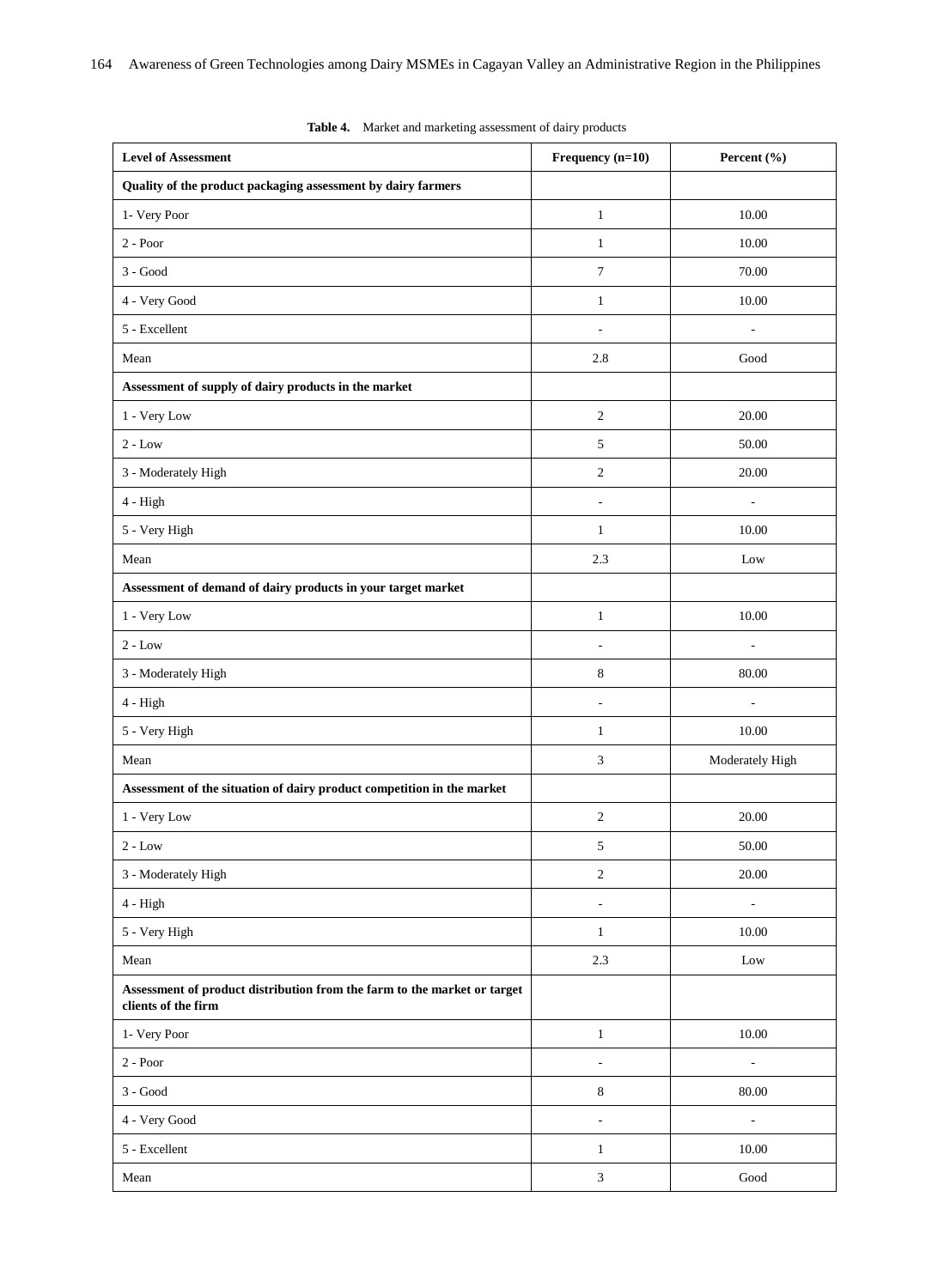| Assessment of dairy products shelf life by the dairy farmers |                          |       |
|--------------------------------------------------------------|--------------------------|-------|
| 1 - Short                                                    | 1                        | 10.00 |
| 2 - Moderately Short                                         | 1                        | 10.00 |
| 3 - Medium                                                   | 5                        | 50.00 |
| $4 - Long$                                                   | 3                        | 30.00 |
| 5 - Very Long                                                | $\overline{\phantom{a}}$ | ۰     |
| Mean                                                         | 3                        | Mediu |
| Assessment on how the product store                          |                          |       |
| 1- Very Poor                                                 | $\overline{\phantom{a}}$ |       |
| $2 - Poor$                                                   | 1                        | 10.00 |
| $3 - Good$                                                   | 7                        | 70.00 |
| 4 - Very Good                                                | 1                        | 10.00 |
| 5 - Excellent                                                | 1                        | 10.00 |
|                                                              |                          |       |

|  | <b>Table 4 Continued</b> |
|--|--------------------------|
|--|--------------------------|

| Mean                                                                                     | 3              | Medium                   |
|------------------------------------------------------------------------------------------|----------------|--------------------------|
| Assessment on how the product store                                                      |                |                          |
| 1- Very Poor                                                                             | ٠              | ÷,                       |
| $2 - Poor$                                                                               | 1              | 10.00                    |
| $3 - Good$                                                                               | $\overline{7}$ | 70.00                    |
| 4 - Very Good                                                                            | $\mathbf{1}$   | 10.00                    |
| 5 - Excellent                                                                            | $\mathbf{1}$   | 10.00                    |
| Mean                                                                                     | 3.2            | Good                     |
| Assessment of product promotion and advertisement                                        |                |                          |
| 1- Very Poor                                                                             | $\mathbf{1}$   | 10.00                    |
| $2 - Poor$                                                                               | ٠              |                          |
| $3 - Good$                                                                               | $\tau$         | 70.00                    |
| 4 - Very Good                                                                            | 2              | 20.00                    |
| 5 - Excellent                                                                            | ٠              |                          |
| Mean                                                                                     | $\mathfrak{Z}$ | Good                     |
| Assessment of product pricing done and relate to the paying capacity of<br>the consumers |                |                          |
| 1 - Very Low                                                                             | ÷              | ٠                        |
| $2 - Low$                                                                                | $\mathbf{1}$   | 10.00                    |
| 3 - Moderately High                                                                      | 8              | 80.00                    |
| $4 - High$                                                                               | 1              | 10.00                    |
| 5 - Very High                                                                            | ÷              | $\overline{\phantom{a}}$ |
| Mean                                                                                     | 3              | Moderately High          |

#### Environmental Protection Assessment

Environmental protection activities are all concerned by dairy producers since this will not only be for the plight of the business but also the good of the animals, facilities, and other living organisms in the farms. Evaluation of the dairy farmers was carried out to know the present condition of the environment of the dairy farms. In terms of the condition of the resources used in dairy farms and the wastes disposals, the dairy farmers have perceived them good. The important resources are the stocks, feeds, and biologics needed in dairy products which must be always in good condition so that productivity will be always assured.

The farmers must aim better to have excellent and efficient resources for a higher yield of milk. This will complement good wastes disposal practices. There must be good practice for proper wastes segregation for biodegradable and non-biodegradable so that prior wastes items will be disposed of and used for composing feed to the earthworms for vermiculture. The latter wastes items, if possible, will be recycled, also be sold to the junk shops, or disposed of in a safer place like digging in the soil for those hazardous materials like bottles of farm chemicals and the like. Disposal of hazardous items must not affect the air and water table that is also detrimental to those who depend on their potable water in the deep well.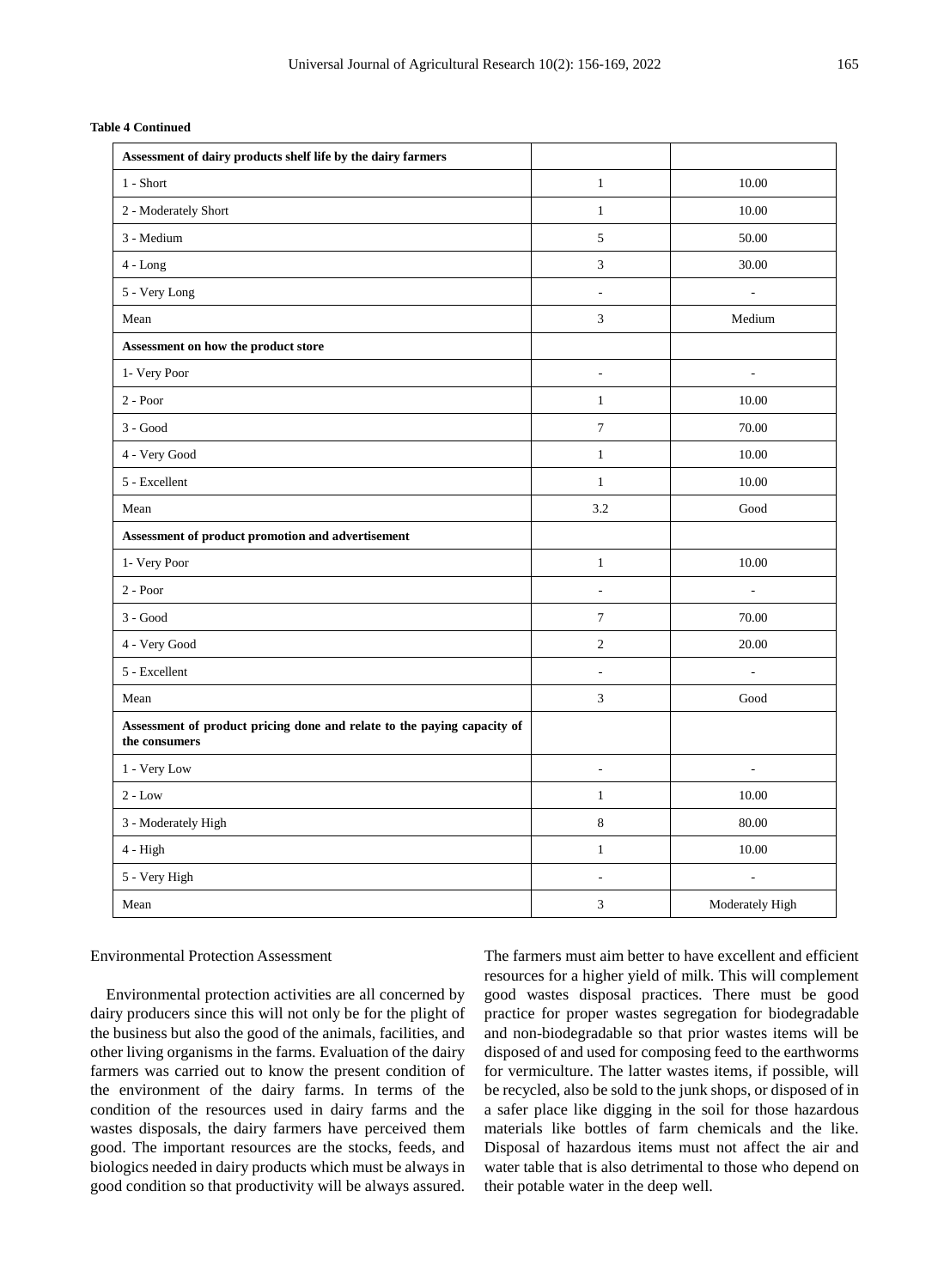| <b>Level of Assessment</b>                                                                    | Frequency (n=10)         | Percent (%)                  |
|-----------------------------------------------------------------------------------------------|--------------------------|------------------------------|
| 1. Assessment of the condition of the resource management in your dairy<br>farm               |                          |                              |
| 1- Very Poor                                                                                  | $\mathbf{1}$             | 10.00                        |
| $2 - Poor$                                                                                    | L.                       | ÷.                           |
| $3 - Good$                                                                                    | 9                        | 90.00                        |
| 4 - Very Good                                                                                 | L,                       | L,                           |
| 5 - Excellent                                                                                 |                          | L,                           |
| Mean                                                                                          | 2.8                      | Good                         |
| 2. Assessment of the condition of waste management disposal<br>implemented in your dairy farm |                          |                              |
| 1- Very Poor                                                                                  | $\overline{\phantom{a}}$ | $\overline{a}$               |
| $2 - Poor$                                                                                    | $\overline{2}$           | 20.00                        |
| $3 - Good$                                                                                    | 6                        | 60.00                        |
| 4 - Very Good                                                                                 | $\overline{2}$           | 20.00                        |
| 5 - Excellent                                                                                 | $\overline{\phantom{a}}$ | $\qquad \qquad \blacksquare$ |
| Mean                                                                                          | $\mathfrak{Z}$           | Good                         |
| 3. Response of practice of dairy wastes segregation by thedairy farmers                       |                          |                              |
| Yes                                                                                           | $\,8\,$                  | 80.00                        |
| N <sub>o</sub>                                                                                | 2                        | 20.00                        |
| 4. Assessment of how the segregation of MSMEs dairywastes done                                |                          |                              |
| 1- Very Poor                                                                                  | $\overline{\phantom{a}}$ | $\frac{1}{2}$                |
| $2 - Poor$                                                                                    | $\overline{a}$           | L,                           |
| $3 - Good$                                                                                    | $\mathbf{1}$             | 10.00                        |
| 4 - Very Good                                                                                 | 9                        | 90.00                        |
| 5 - Excellent                                                                                 | $\overline{\phantom{a}}$ | $\overline{\phantom{a}}$     |
| Mean                                                                                          | 3.9                      | Very Good                    |

Almost all of the farmers practiced waste segregation in the farm and in their respective households and perceived them as very good. This only shows that the dairy farmers are aware of the benefits of good environmental practice particularly since their product is a food item.

## Determinant Analysis for Awareness of Green Dairy Farmers

Various variables affect the awareness of green dairy technologies among dairy farmers. This includes the demographic profile, socio-economic conditions, and perception among the farmers regarding the said technologies. In this case, there are 39 variables coded as Xs considered, while Ys is the level of awareness of the dairy farmers. In the regression model, Ys are thedependent variables, while Xs are the independent variables which the equation has resembled as  $Y_s = f(X_s)$ . The stepwise

regression method was used to treat the level of association of the independent variables to each other. These also check the collinearity and eliminate the variables that will not contribute to the improvement of the model to find the best fit.

#### Level of Awareness

The level of awareness of the dairy farmers to green dairy technologies, the regression model has expressed high reliability that explained or captured around 91.10%  $(R^{2} = 0.911)$  of the variations, while the Durbin Watson value of 2.23 indicated the presence of lower collinearity. There is a significant result for the computed F test of about  $35.93$  ( $p<0.01$ ) in the Analysis of Variance (ANOVA) which revealed that the variables included in the model have a significant difference in their means. The regression model is expressed as shown below: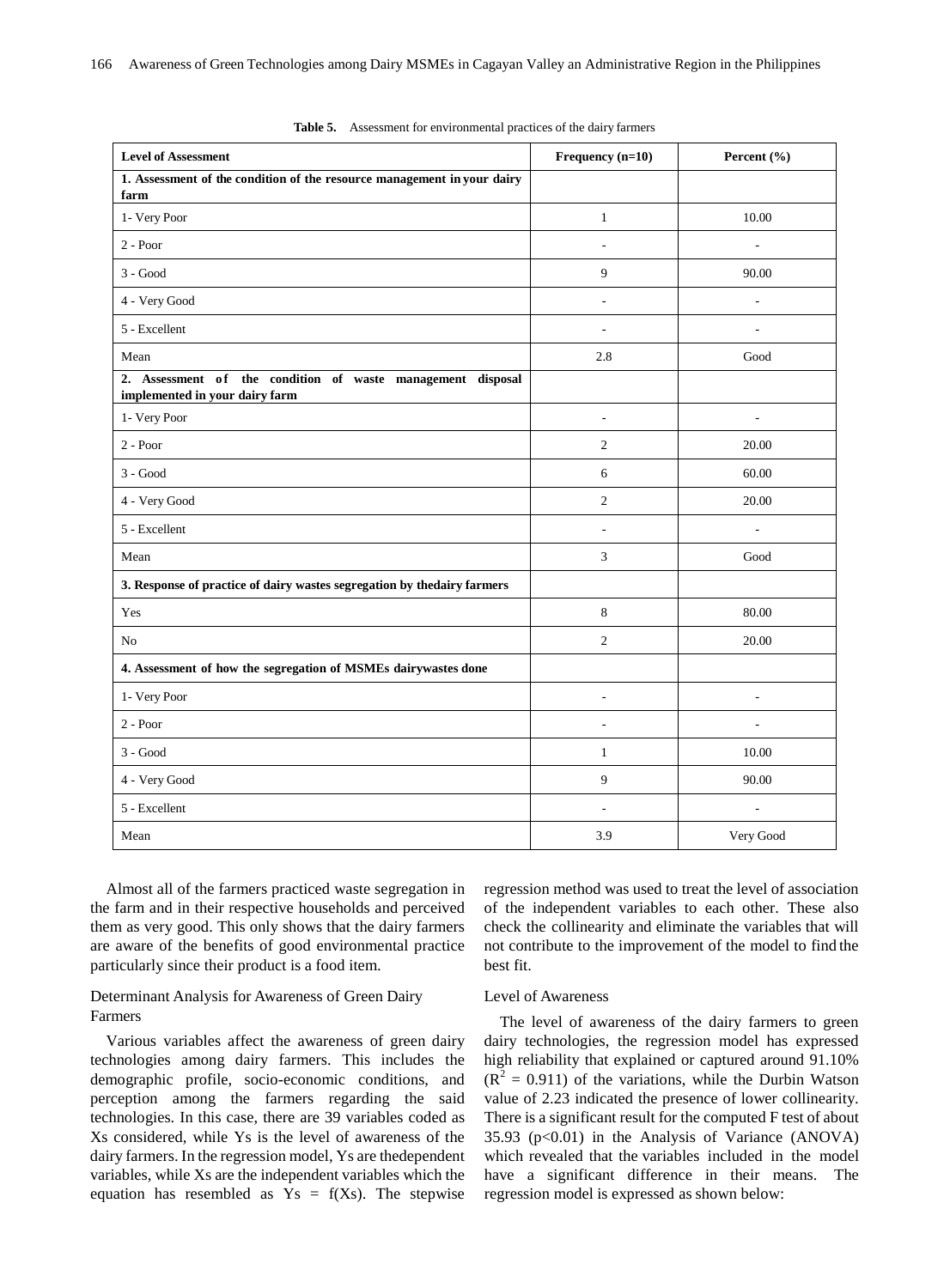$$
Y_1 = \text{Constant} + X_{36} + X_{26}
$$
  
 
$$
Y_1 = -2.51^{**} + 1.25^{**} (X_{36}) + 0.47^{**} (X_{26})
$$

Among the 39 variables, only two variables were provided with the best fit to the model such as wastes aggregation and product quality. But the model suggested that thelevel of awareness of the dairy farmers is not aware of the green technology as indicated with a negative constant value of -2.51 for instance the two variables included in the equation are set to zero or not positively at all. The coefficients of the two variables are positive and significant  $(p<0.01)$  that can contribute to increasing their level of awareness about green dairy technologies. Doing wastes segregation and harvesting with quality milk will relate to the minds of the dairy practitioners to consider greentechnologies.

The findings of both previous studies [6] and [7] support the first constraint's discovery (2009). Other breeding constraints include the Artificial Insemination (AI) center being too far away from the farmer's home (51.1%), an incompetent technician failing to deposit semen in the correct spot (44.4 percent), the right breed not being in the right place (38.3 percent), and an insufficient number of pedigree bulls for natural service (35.5 percent), and inadequate knowledge of AI services (30.5 percent). Apart from the biological adaption issue of exotic inheritance, a lack of technical understanding is a barrier to raising crossbred cattle [8].

### Correlation Analysis of the Level of Awareness with the Level of Adoption and Utilization of Green Dairy Technologies

The awareness of dairy farmers about green technologies is very important for the proper adoption and productive utilization. The farmers accustomed to the methodology of implementation, facility components, and other tools and equipment that comprise any green technology will be increased, through seminars/training and demonstrations about the use of these technologies. Information using media is to educate the dairy farmers to become more aware. Based on the perceived rating of awareness correlated to adoption and utilization, their level of awareness has a significant correlation to the level of adoption with a rho value of 0.48 ( $p<0.10$ ) and to the level of utilization with a rho value of  $0.67$  (p<0.01) of the dairy farmers. Likewise, also the level of adoption is significantly correlatedto the level of utilization with a rho value of 0.67 (p<0.05). The results revealedthat the authorities must pour in or conduct activities that will increase awareness of green dairy technologies for better and wider adoption and utilization of green dairy technologiesby the farmers. This can complement other influencers like technical and financial support needed to acquire those costly green technologies that ordinary farmers cannot afford even if they have an interest to adopt and utilize the technology.

Farm household characteristics with correlation coefficients ( $r = -0.044$  to 0.347, p0.05, p0.01). Lower

correlation coefficients between all independent variables indicate that there was no multi-collinearity. The degree of the decrease or increase in adoption level in terms of an increase in the level of independent variables from the lower to the upper level was indicated by the values of -coefficients. Dairy technology adoption is inversely correlated with farmer age group and farm size but positively associated with farmer education and experience, household income, and earning members. However, according to the findings of [9], the producer's age and education level have a beneficial impact on the adoption of technology innovation in dairy cattle breeding.

#### Problems and Constraints Encountered by the Dairy Farmers

The dairy farmers like the other farmers have faced various problems and constraints in their operation of green dairy technologies. The dairy farmers have highlighted the insufficient technical and financial support from the authorities for green technologies. They have noted next to the lack of technical know-how could be an added cost to their operation, while the least that they have mentioned are very costly and have no sources of capital for acquisition and implementation, and difficulty integrating with their existing dairy operations. But these problems are manageable to address or provide measures for the benefit of the farmers. Only look for other interventions from non-government for those that are not available to the government.

According to the findings of the study [10], 76.7 percent of farmers have a lack of understanding of scientific dairy management, and 72.0 percent have a lack of information about clean milk production. The first main limitation to dairy development was the lack of provisions for animal testing, and the second was farmers' lack of knowledge about animal health care. In addition to these limits, 60.5 percent of farmers believe that the veterinary hospital's distance from the farmer's home is a scientific treatment issue. The next stage of major constraints in dairy development health care was the lack of adequate veterinary services (47.2 percent) and the unavailability and high cost of medicines and disinfectants (36.7 percent). Members of the "Punjab Dairy Farmers Association" experienced these two limits in 48.3 percent and 43.3 percent of cases, respectively, [11]. Another key restraint of dairy technology, according to one-third of the respondents, was a lack of awareness and information about the need for immunization, as well as a high price charged by veterinary staff for medical help as perceived by one-third of the respondents.

According to the majority of the respondents (84.4 percent), one main issue in terms of milk marketing is the lack of a dairy cooperative in the research area This finding seeks support from this author [10]. Because they were not making enough money from milk, the majority of the respondents (62.2 percent) did not know how to convert milk into value-added products. Other socioeconomic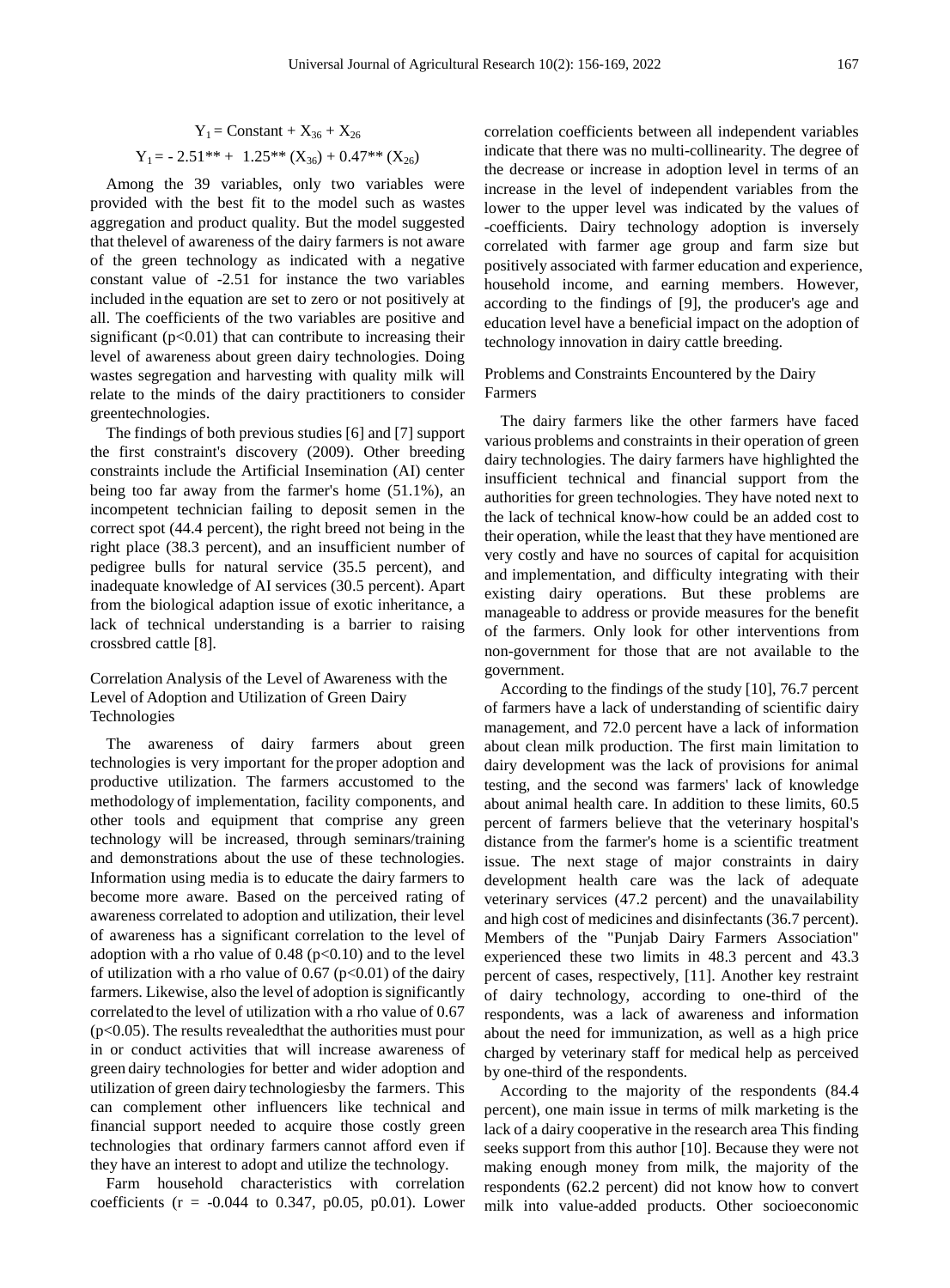obstacles included a lack of education to adopt scientific husbandry procedures (53.3 percent), a lack of cash for management investment (47.2 percent), and lack of credit facilities, as well as a high rate of interest (42.2 percent). Technology scarcity, a lack of expertise, and financial constraints were all highlighted as major roadblocks to technology adoption as observed by [12]. The most significant barriers to dairy growth and development were a lack of information according to [13] and animal feed [14]. This could also be considered based on the findings of the study by [15] where they find out that there were various packages of technologies introduced for adoption like green corn production and green corn silage to increase production.

## **4. Summary**

This study is focused on the level of awareness of green technologies among dairy Micro, Small, and Medium Enterprises (MSMEs) in the Cagayan Valley. The objective is to determine the willingness to analyze, adapt, utilize and practice the green dairy technologies in the operations by Dairy MSMEs.

Based on the results of the study the following are reflected; there are four (4) bests green practices that have been implemented in the Philippines 1.) Implementing the laws and ordinances for the environment; 2.) Having an efficient waste management system; 3.) Creating a sustainable public transportation system, and 4.) Devoting more areas for greenpublic space.

As to the level of awareness for the green technology specifically minimizing the emission of gasses during decomposition materials thus observed in the practice of silage making as feed to dairy animals, the respondents have rated high awareness which they believed for its usefulness and contribution to protect the environment by way of minimizing the emission of gasses during decomposition materials.

For the assessment of marketing-related activities provided by the dairy, they rated good for the quality of the product packaging. With regards to the current situation of the demand for dairy products, there is a low supply of milk in the region, and this is a challenge to increase the level of production as forecasted by the authority. Favorable strategies must be implemented that will encourage the farmers to engage in dairying. Some of these would be the access from the program as supported by the government and non-government agencies for dairy production, offering of low interest for capitalization, and imposed minimal requirements that can be accessed from the lending institutions which can be used for their added capital and dairy infrastructure establishment.

As for the Environmental Protection Assessment, activities are all focused on the concern of dairy producers since this will not only be for the plight of the business but also the good of the animals, facilities, and other living

organisms in the farms. Evaluationof the dairy farmers was carried out to know the present condition of the environment of the dairy farms. The important resources are the stocks, feeds, and biologics needed in dairy products which must be always in good condition so that productivity will be assured. This will complement good wastes disposal practices, proper wastes segregation for biodegradable and non-biodegradable so that prior wastes items will be disposed of and used for composing feed through vermiculture. The other wastes items, if possible, should be recycled, sold to the junk shops, or disposed of in safer places like digging in those hazardous materials like bottles of farm chemicals and the like. Disposal of hazardous items must not affect the air and water table that is also detrimental to those who depend on their potable water in the deep well.

For the problems and constraints encountered by the Dairy Farmers, the dairy farmers like any other farmers have faced various problems and constraints in their farming operation. The dairy farmers have highlighted the insufficient technical and financial support from the authorities for the adoption and utilization of green technologies. They have also noted the lack of technical know-how and the added costs to their operation, while the least that they have mentioned is no sources of capital for acquisition and implementation, and difficulty to integrate with their existing dairy operations. Although, these problems are manageable to address since the government provides measures on how to address these problems for the benefit of the dairy farmers.

# **5. Conclusions**

The following conclusions were reached because of the study: To raise the level of awareness of dairy MSMEs in Cagayan Valley about green technology, a more detailed marketing campaign should be conducted to educate farmers and traders about the efficiency and cost of green technologies, as well as the benefits. The study also reveals that Local Government Units (LGUs) must open the floodgates of opportunity for dairy producers in terms of financial assistance in greening the dairy business. Also, those LGUs and other Government Agencies for the Dairy Industry, such as the Philippine Carabao Center (PCC) and the National Dairy Authority (NDA), as well as other supporting agencies, whose mandates are to promote the growth of the livestock industry as well as the living conditions of dairy farmers, must provide technical know-how in various forms of greening the technology in the dairy industry, such as mitigating gas emissions, using solar power, biodigesters, and dairy composting. Government agencies must also build a commercial model that dairy producers may use to justify their use of greening technology in the dairy sector. In this study, the Isabela State University and the partner Local Government Units (LGUs) must forge a Memorandum